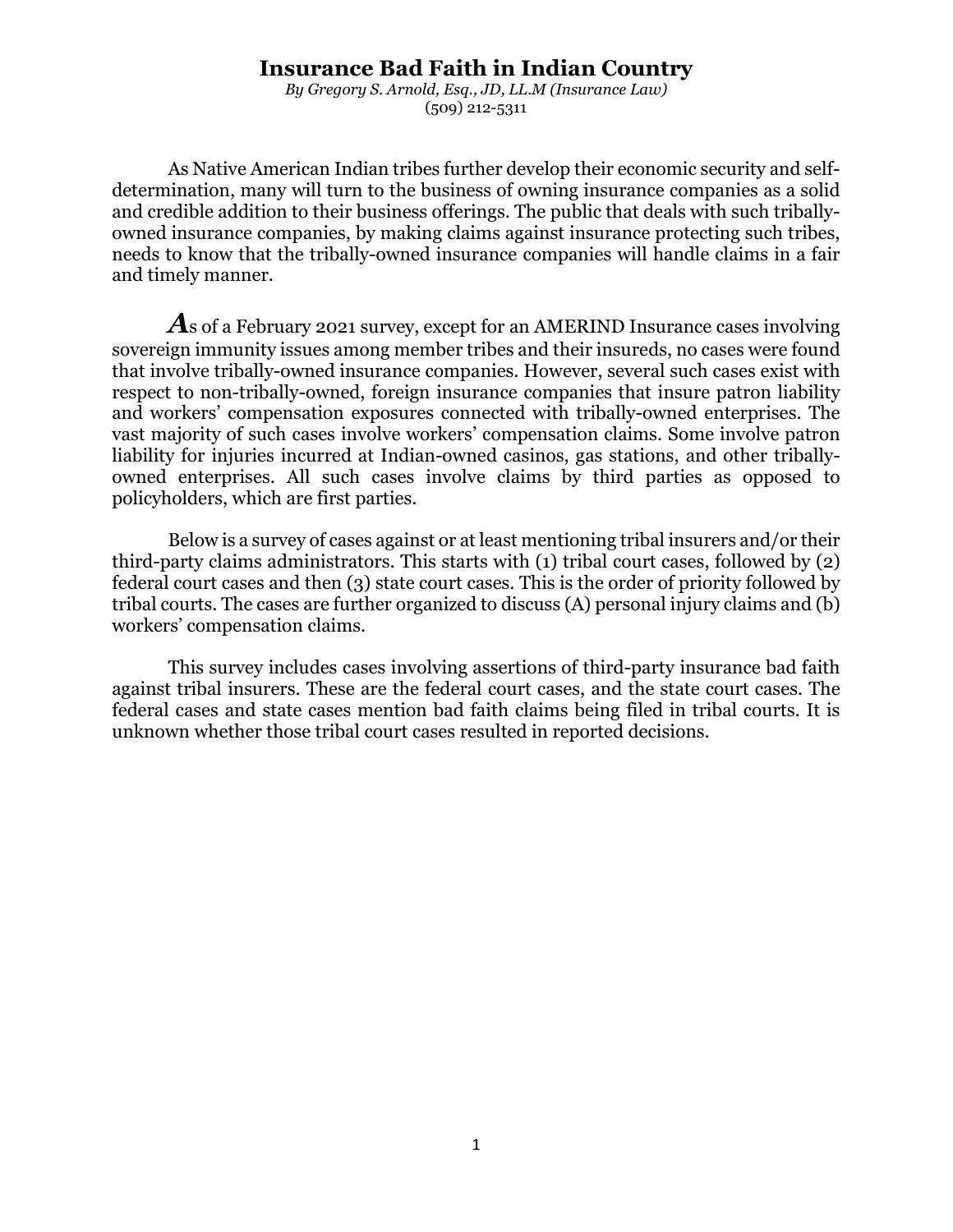## **1. Tribal Court Cases:**

There are few reported tribal court cases. One organization that reports tribal court cases is the Northwest Indian Court System ("NICS"), an independent company that is often retained by tribes to provide circuit-riding judges familiar with both federal Indian law and tribal law.

*I*t appears tribal court judges from Northwest Indian Court System ("NICS") have been fair to claimants, reversing Tribal First's pre-suit claims decisions. NICS sends circuit-riding court judges to tribal courts that are under contract with NICS. The tribal courts can be anywhere, but tend to be in Washington and Northern California.

#### **A. Personal Injury Claims:**

None reported by NICS.

### **B. Workers' Compensation Claims:**

### *Jose Santibanez v. Tribal First / Ward First, Tulalip Casino*

No. TUL-CV-GC-2006-0025 (April 11, 2007) Cite as: 8 NICS App. 17, Santibanez v. Tribal First/Ward First (April 2007)

The case only mentions Tribal First in the caption-page list of parties. It shows that the Tulalip Tribal Court, at the Administrative Court trial level, reversed a pre-suit claim decision of the insurer on a workers' compensation claim. Without using names, the court was referencing Hudson, through Tribal First. The appellate court affirmed the trial court, maintaining the reversal of Tribal First's pre-suit claims decision. This is encouraging, as it indicates that at least contract/circuit-rider tribal law judges in Washington are predisposed to applying the law of the tribe, even if it is against the tribe or a tribal enterprise, or an insurer of the tribe or tribal enterprise.

### **Samish Indian Tribe v. Thomas Sperling,**

No. SAM-APP-2010-01 (November 29, 2011) Cite as: 10 NICS App. 37, *In Re Thomas Sperling* (November 2011)

The case does not include Tribal First as a party defendant. but Tribal First is mentioned in the body of the decision, and clearly ties Tribal First to Hudson Insurance. "The claimant..sustained an industrial injury...while working for the Tribe. He filed a workers' compensation claim with Tribal First...The Tribe has a contractual relationship with the Hudson Insurance Corporation to insure workers' compensation claims filed by its employees. Tribal First is the claims administrator for these claims." (10 NICS App. 37, *In Re Thomas Sperling* (November 2011) p. 38).

In *Sperling*, the Tulalip trial court case concluded that a workers' comp. claimant was permanently partially disabled and held that Tribal First erred in closing the claim before the disability was rated and compensated pursuant to R.C.W. 51.32.080. The Tulalip trial court also found that Tribal First erred by closing the claim before the claimant could be vocationally assessed and retrained into a new occupation. The court ordered the Tulalip Tribe to continue paying the claimant time-loss until he was retrained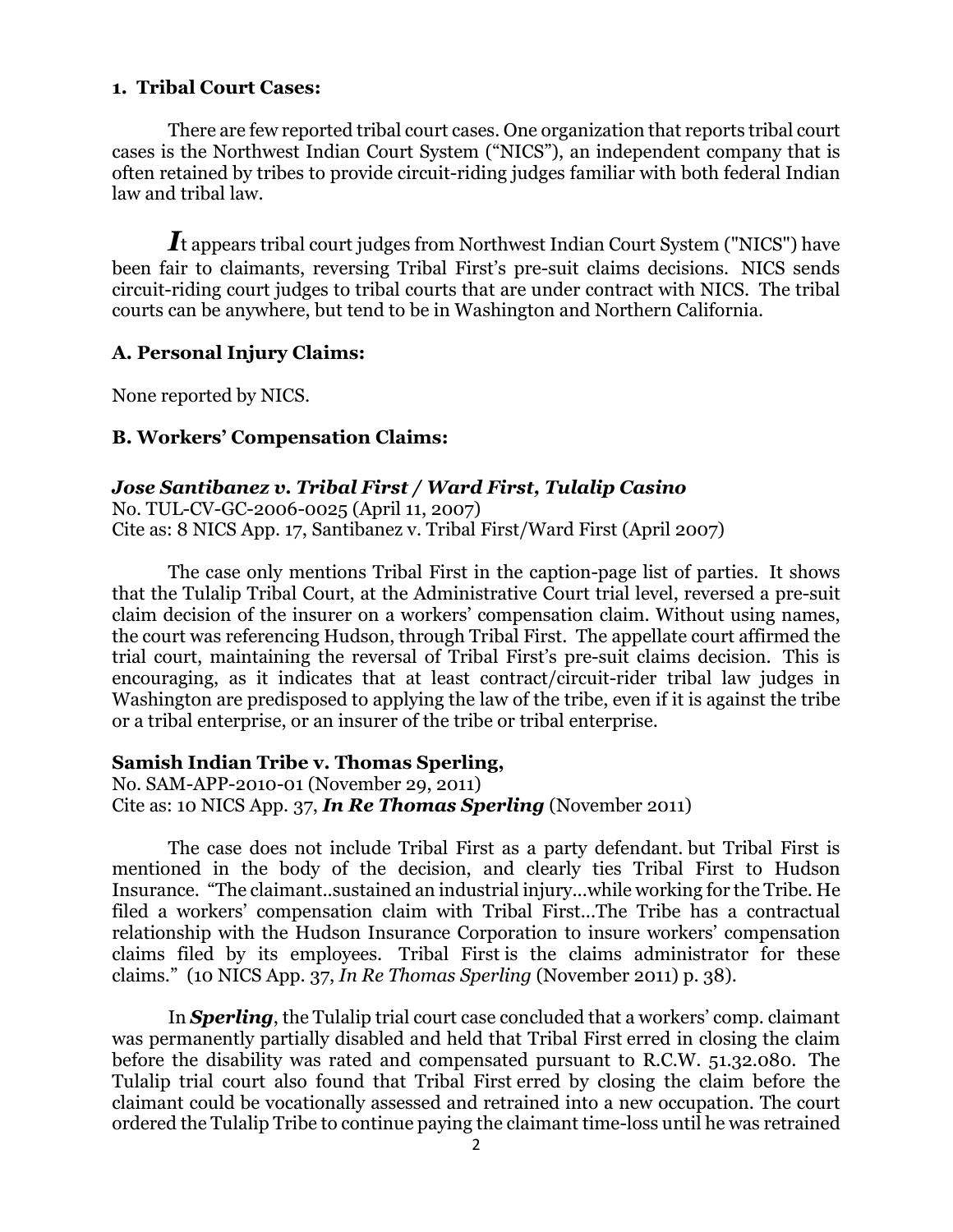in a new occupation and his disability was rated and compensated. This is a good case to evidence the willingness of tribal appellate judges to reverse a tribal trial court.

#### *Delane Slater v. Hoopa Valley Tribe, PSI, c/o Tribal First*

No. A-99-012 (C-96-076) (July 27, 2001) Cite as: 6 NICS App. 59, Slater v. Hoopa Valley (July 2001)

The case only mentions Tribal First in the caption list of parties. This case involves the standard of review. The decision is encouraging since it appears the appellate court was willing to be guided by the law of the tribe. The tribe is in Northern California, and the NICS circuit-rider judges typically come from Lynwood, Washington or other locations in NW Washington.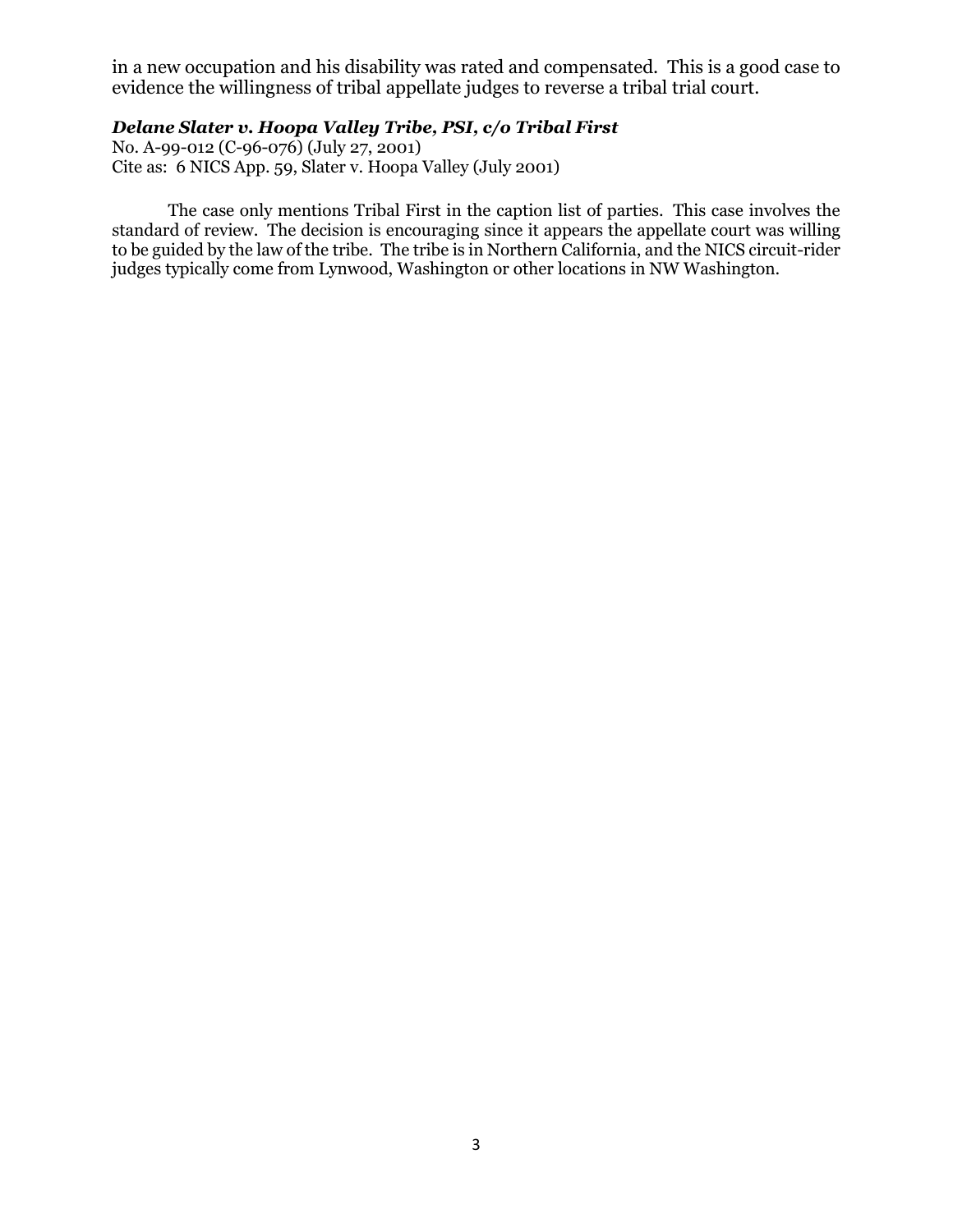#### **2. FEDERAL COURT CASES:**

## **A. Personal Injury Claims:**

*National Farmers Union Insurance Companies v. Crow Tribe of Indians*, 471 U.S. 845, 105 S.Ct. 2447, 85 L.Ed.2d 818 (1985).

A Crow Indian child was struck by a motorcycle in the parking lot of a school located within the Crow Indian Reservation, not on tribal land, but on land owned by the State of Montana. The court held that the insurer was required to exhaust tribal court remedies before litigating in federal court, despite its argument that the case belonged in tribal court under 28 U.S.C. § 1331 (federal question).

*Allstate Indem. Co. v. Stump*, 994 F. Supp. 1217 (D. Mont. 1997).

*S*uit filed in the Chippewa Cree Tribal Court for the Rocky Boy Indian Reservation for an on-reservation injury and in federal court. This involved tortious conduct, an automobile accident among members of the tribe, resulting in wrongful death claims. **Not a workers' compensation case.**

A tribal court has the power and jurisdiction to resolve a bad faith insurance claim arising from a non-member, foreign insurance company's handling of a **liability** claim when the underlying tort took place within the exterior boundaries of an Indian reservation.

*Strate v. A-1 Contractors*, 520 U.S. 438, 117 S.Ct. 1404, 137 L.Ed.2d 661 (1997).

This involved personal injuries on a highway through an Indian reservation, and suits were filed in both tribal court and federal court. The highway was maintained by the State of North Dakota pursuant to a federally granted right-of-way. The court analyzed the landmark cases of *National Farmers* and *Iowa Mutual Insurance*, and the pathmaking case of *Montana*. The court held: "When an accident occurs on a public highway maintained by the State pursuant to a federally granted right-of-way over Indian reservation land, a civil action against allegedly negligent nonmembers falls within state or federal regulatory and adjudicatory governance; absent a statute or treaty authorizing the tribe to govern the conduct of nonmembers driving on the State's highway, tribal courts may not exercise jurisdiction in such cases."

### *Amerind Risk Mgmt. Corp. v. Malaterre*, 633 F.3d 680, 683 (8th Cir. 2011).

Amerind Risk is a federal corporation chartered by three Indian tribes—"the Red Lake Band of Chippewa Indians, the Confederated Salish and Kootenai Tribes of the Flathead Reservation, and the Pueblo of Santa Ana." (683). The federal district court held that the Turtle Mountain Tribal Court lacked jurisdiction over tort litigation, for personal injuries and wrongful death, among Amerind and three enrolled members of the Turtle Mountain Band of Chippewa Indians, and enjoined the Turtle Mountain members from proceeding in the Turtle Mountain Tribal Court.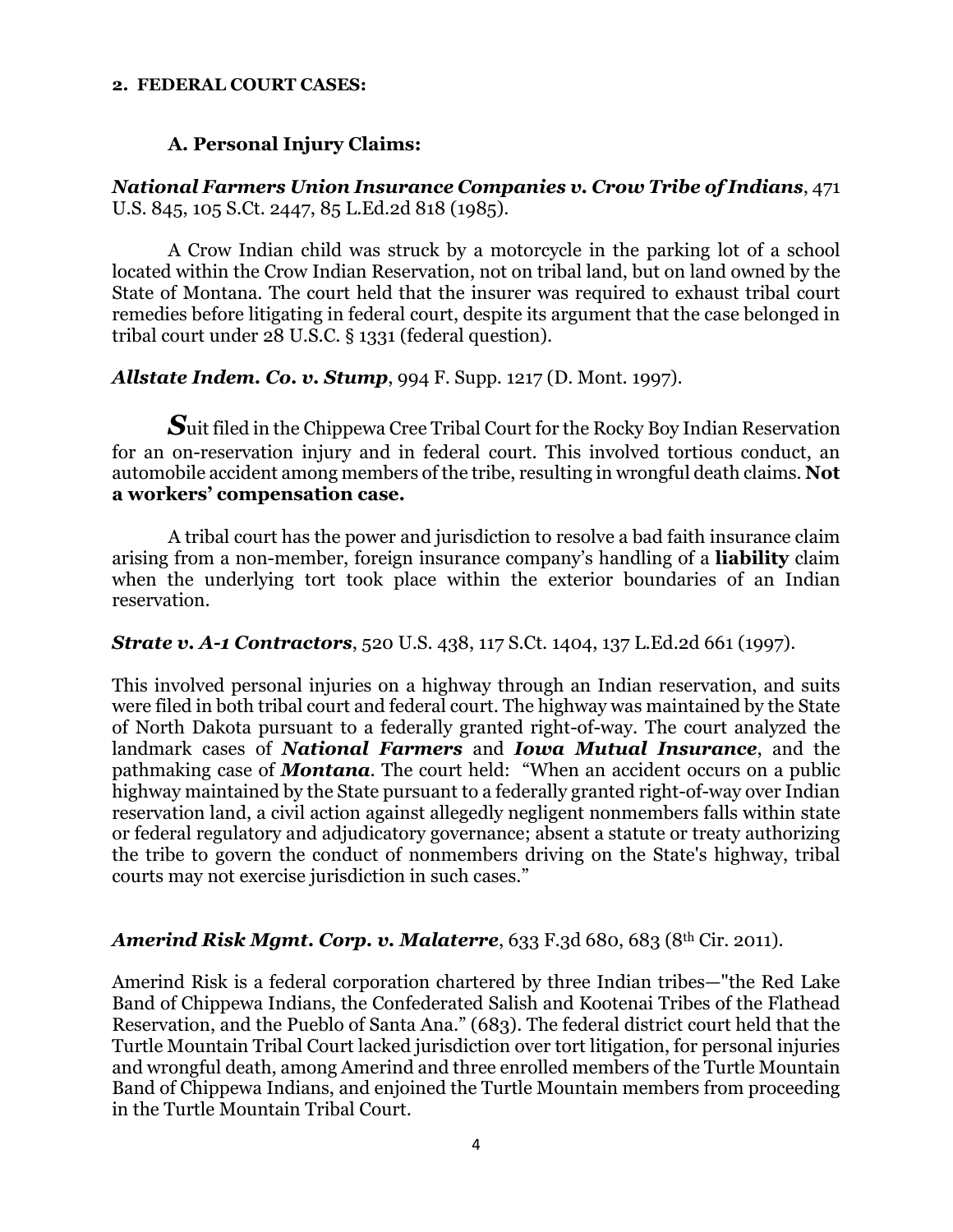#### **B. Workers' Compensation Claims:**

*Jorgina Herrera v. Alliant Specialty Insurance Services, Inc*. *and Hudson Insurance Company* (collectively "Tribal First"), (D. Colorado, 2011) (Reply In Support of Motion to Dismiss Complaint)

A bad faith workers' compensation claim against Tribal First/Alliant/Hudson. Colorado extends bad faith liability to third-party claims administrators. *Scott Wetzel Servs. v. Johnson,* 821 P.2d 04, 811 (Colo. 1991).

## *Iowa Mutual Insurance Company v. LaPlante***,** 480 U.S. 9, 11, 12 (1987).

Claim filed in the Blackfoot Tribal Court for an on-reservation, workers compensation injury arising at the Wellman Ranch on the Blackfoot Indian Reservation. Any tribal law restrictions on exemplary or punitive damages, or other limitations on awards, judgments, or orders of monetary damages, relate only to claims against the tribe. Sovereign immunity of a tribe does not immunize private insurance carriers from liability in the context of bad faith.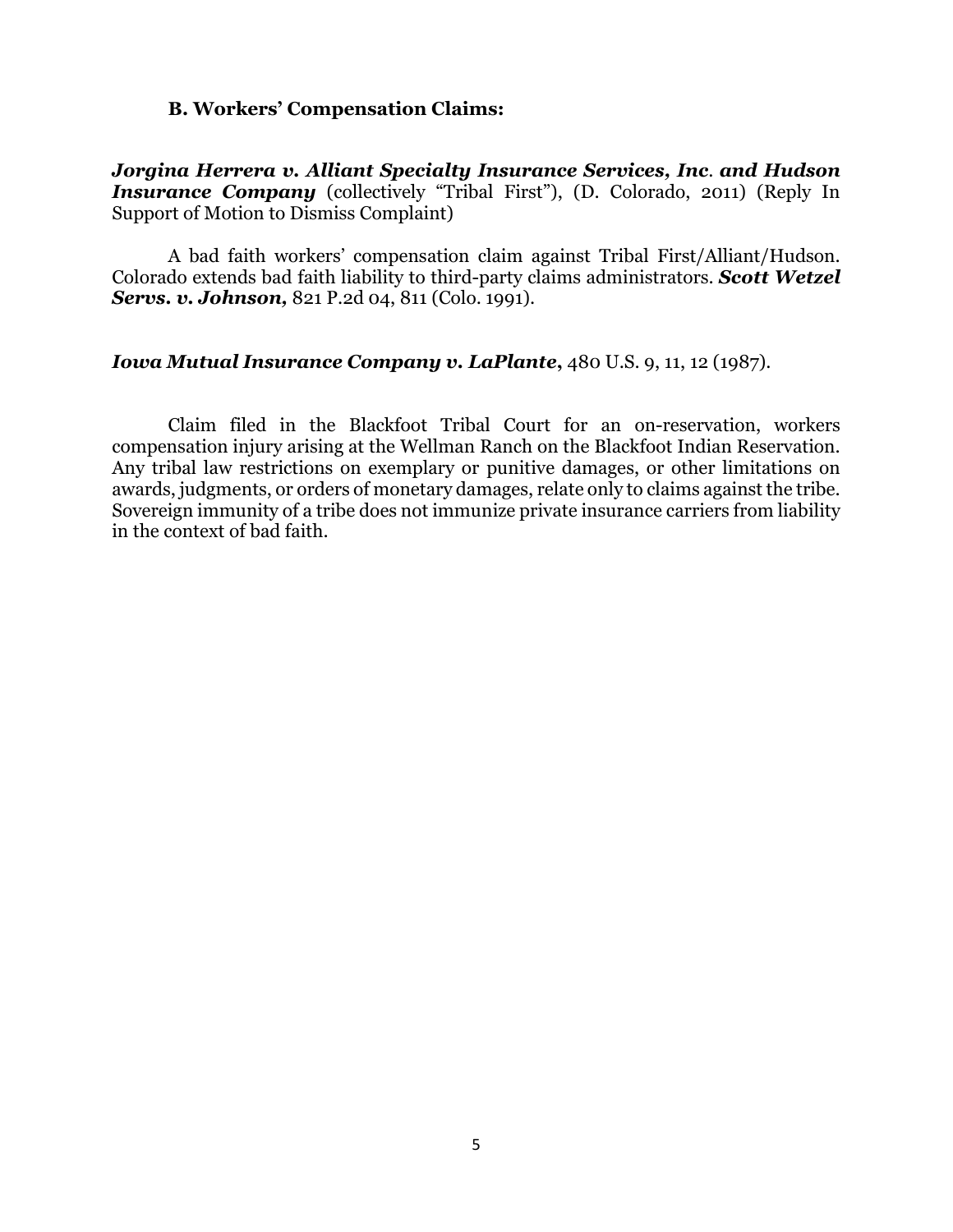## **3. STATE COURT CASES:**

## *Arizona:*

## **A. Personal Injury Claims:**

### *Nesbitt v. Radisson Hotels Int'l, Inc***.** (Ariz. App. 2014)

NOTICE: NOT FOR PUBLICATION. UNDER ARIZONA RULE OF THE SUPREME COURT 111(c), THIS DECISION DOES NOT CREATE LEGAL PRECEDENT AND MAY NOT BE CITED EXCEPT AS AUTHORIZED.

Sharyn Nesbitt fell and fractured her foot while attending a car auction at the Fort McDowell Yavapai Nation casino. She brought an action for personal injuries against the Fort McDowell Indian Community and Gaming Center in Fort McDowell Yavapai Nation Tribal Court. The tribal court dismissed her claim with prejudice based on the one-year statute of limitations under Fort McDowell Yavapai Nation Law and Order Code § 4-54.

*N*esbitt sued Tribal First for insurance bad faith. The complaint alleged that Tribal First practiced "bad faith" in handling "legitimate liability claims," that "claims over \$5000 are routinely thrown out," that Tribal First discouraged (claimant) from filing a notice of claim, and that "Tribal First is lying." As expected, that was dismissed because third party bad faith claims against an insurer are not allowed under Arizona law. In Arizona, a third party can negotiate and receive an assignment from the first party, under a "Damron" or "Morris" agreement. A tribe may or may not be guided by state law. Tribal codes, ordinances, or acts will often state whether state law in general, or a specific state law, is accepted as guidance. There are many such examples.

### **B. Workers' Compensation Claims:**

*Colorado:*

**A. Personal Injury Claims:**

**B. Workers' Compensation Claims:**

*Scott Wetzel Servs. v. Johnson,* 821 P.2d 04, 811 (Colo. 1991).

A bad faith workers' compensation claim against Tribal First/Alliant/Hudson. Colorado extends bad faith liability to third-party claims administrators.